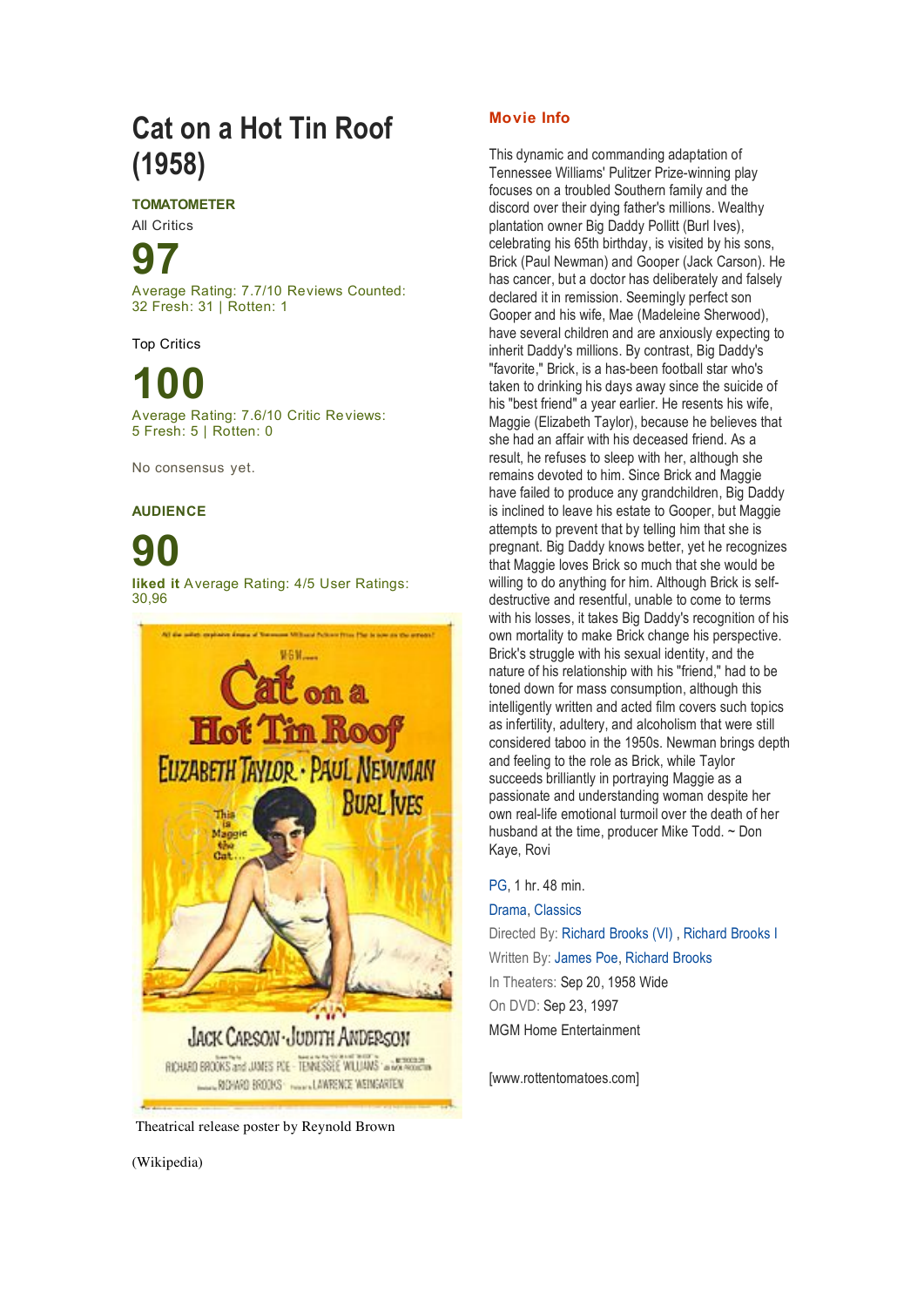# **Cat on a Hot Tin Roof (film)**

From Wikipedia, the free encyclopedia

*Cat on a Hot Tin Roof* is a 1958 American drama film directed by Richard Brooks. It is based on the Pulitzer Prize-winning play of the same name by Tennessee Williams adapted by Richard Brooks and James Poe. One of the top-ten box office hits of 1958, the film stars Elizabeth Taylor, Paul Newman and Burl Ives.

## **1958 version**

### **Plot**



Paul Newman (Brick) and Elizabeth Taylor (Maggie) in an early scene from the film

Late one night, a drunken Brick Pollitt (Paul Newman) is out trying to recapture his glory days of high school sports by leaping hurdles on a track field, dreaming about his moments as a youthful athlete. Unexpectedly, he falls, leaving him dependent on a crutch. Brick, along with his wife, Maggie "the Cat" (Elizabeth Taylor), are seen the next day visiting his family in Mississippi, waiting to celebrate Big Daddy's (Burl Ives) 65th birthday.

Depressed, Brick decides to spend his days inside drinking while resisting the affections of his wife, who taunts him about the inheritance of Big Daddy's wealth. Numerous allusions are made as to their tempestuous marriage – the most haunting of these are speculations as to why Maggie does not yet have children, while Brick's brother Gooper (Jack Carson) and his wife Mae (Madeleine Sherwood) have a whole clan, many of which run around the "plantation" (as Big Daddy's estate is called) unsupervised and singing obnoxiously.

Big Daddy and Big Mama (Judith Anderson) arrive home from the hospital and are greeted by Gooper

and his wife, along with Maggie. Despite the efforts of Mae, Gooper and their kids to draw his attention to them, Big Daddy has eyes only for Maggie. The news is that Big Daddy is not dying from cancer. However, the doctor later meets privately with Brick and Gooper and divulges that it is a deception, but the family wants him to remain happy. Maggie begs Brick to put care into getting his father's wealth, but Brick stubbornly refuses. When Big Daddy is fed up with his alcoholic son's behavior, he demands to know why he is so stubborn. Brick angrily refuses to answer.

Big Daddy forces the issue, dragging Maggie into the conversation and the revealing moment ensues when Maggie tells what happened the night Brick's friend Skipper committed suicide. Maggie reveals she was jealous of Skipper because he had more of Brick's time. She claimed she wanted to ruin their relationship "by any means necessary". She intended to seduce Skipper and put the lie to his relationship with her husband. She got scared and ran away without going through with it. Brick claimed to blame Maggie for Skipper's death, but it is revealed that he actually blames himself for not helping Skipper when he called Brick in a hysterical state.

Big Daddy learns that he will die from cancer and that this birthday will be his last. Shaken, he retreats to the basement. Meanwhile, Gooper, his wife, Maggie, and Brick argue over Big Daddy's will. Finally, Brick descends into the basement, a labyrinth of antiques and family possessions hidden away. Once he finds his father, Brick and Big Daddy confront each other before a large cut-out of Brick in his glory days as an athlete. The rest of the family begins to crumble under pressure, with Big Mama stepping up as a strong figure. Maggie says that she'd like to give Big Daddy her birthday present: the announcement of her being pregnant. After Mae calls Maggie a liar, Big Daddy and Brick defend her lie, even though they know it to be untrue. Even Gooper finds himself admitting "That girl's got life in her, alright." In the end, she and Brick reconcile, and the film ends with the two kissing with the implication that they will make love.

#### **Cast**

- Elizabeth Taylor as Margaret "Maggie/Maggie the Cat" Pollitt
- Paul Newman as Brick Pollitt
- Burl Ives as Harvey "Big Daddy" Pollitt
- Judith Anderson as Ida "Big Momma" Pollitt
- Jack Carson as Cooper "Gooper" Pollitt
- Madeleine Sherwood as Mae Flynn Pollit
- Larry Gates as Dr. Baugh
- Vaughn Taylor as Deacon Davis